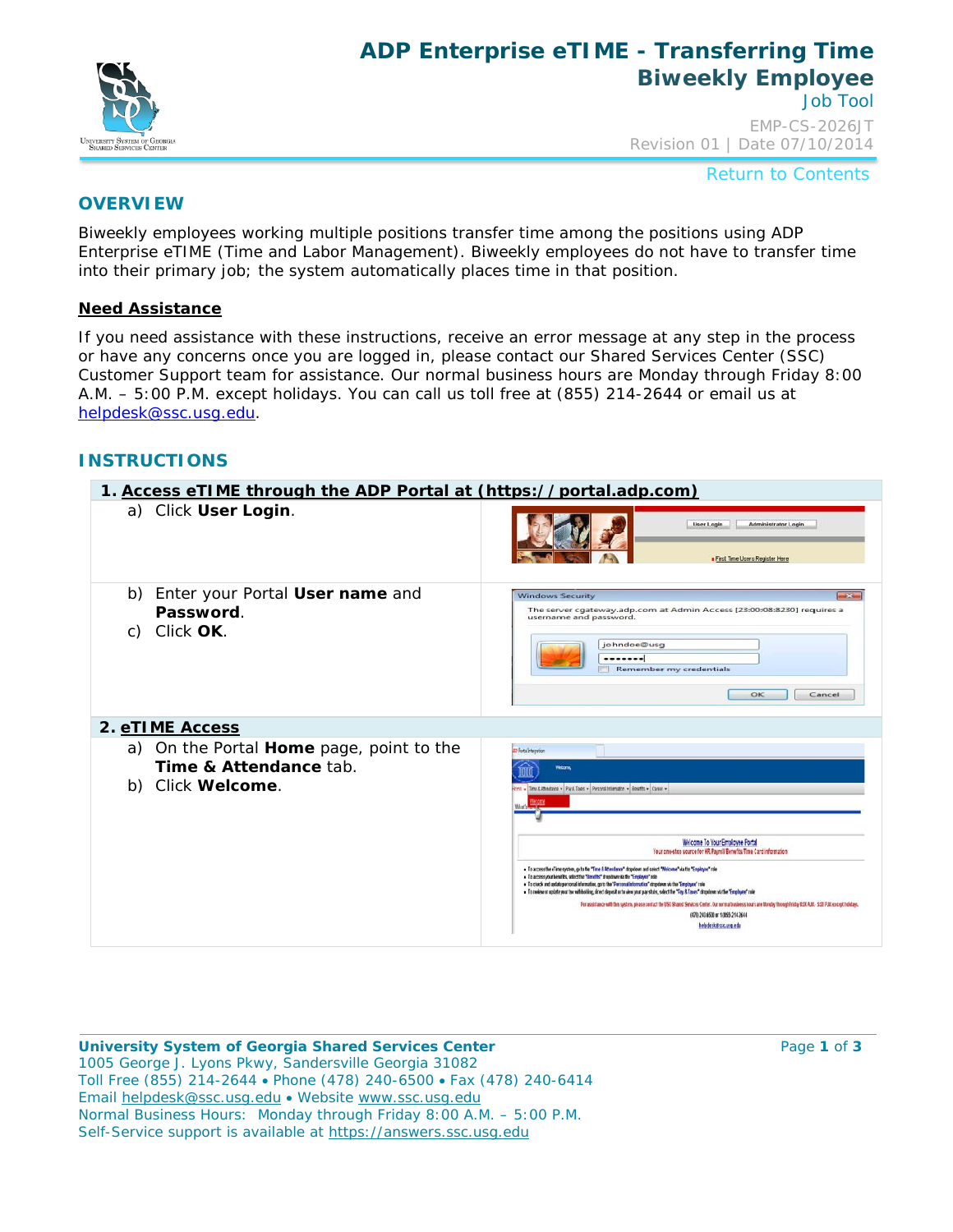

# **ADP Enterprise eTIME - Transferring Time Biweekly Employee**

Job Tool

EMP-CS-2026JT Revision 01 | Date 07/10/2014



# a) Under **My Information,** click **My EP** Enterprise eTIME® **Timecard**. My Information  $\blacksquare$  Inbox  $\blacksquare$  My Timecard My Reports  $\blacksquare$  My Actions **4. Transfer Time**

| a) For the appropriate day, enter a<br>Pay Code<br><b>Date</b><br>$\ln$<br>Transfer<br>Amount<br><b>EX EX Fri 3/28</b><br>beginning time In (example: 8:00AM).<br>Sat 3/29<br><b>M</b> Sun 3/30<br>Mon 3/31<br>8.004M<br>Note: If you worked multiple positions<br>54001469/W0107803/<br><b>EX</b> Tue 4/01<br>/09BU-CH000/W0188115/<br><b>Med 4/02</b><br>36001904/W/0039160/<br>on a day, you will need to insert a row<br><b>Ed</b> Thu 4/03<br>ON CALL<br>CALL-IN NOT ON CALL<br><b>EX EX Fri 4/04</b><br>for each position; on the appropriate<br>E Sot 4/05<br>Search.<br>day, click the <b>Add Row</b> icon $\blacksquare$ to<br>insert a new row. | 4. Iranster lime |  |  |      |
|-----------------------------------------------------------------------------------------------------------------------------------------------------------------------------------------------------------------------------------------------------------------------------------------------------------------------------------------------------------------------------------------------------------------------------------------------------------------------------------------------------------------------------------------------------------------------------------------------------------------------------------------------------------|------------------|--|--|------|
|                                                                                                                                                                                                                                                                                                                                                                                                                                                                                                                                                                                                                                                           |                  |  |  |      |
|                                                                                                                                                                                                                                                                                                                                                                                                                                                                                                                                                                                                                                                           |                  |  |  | AH-S |